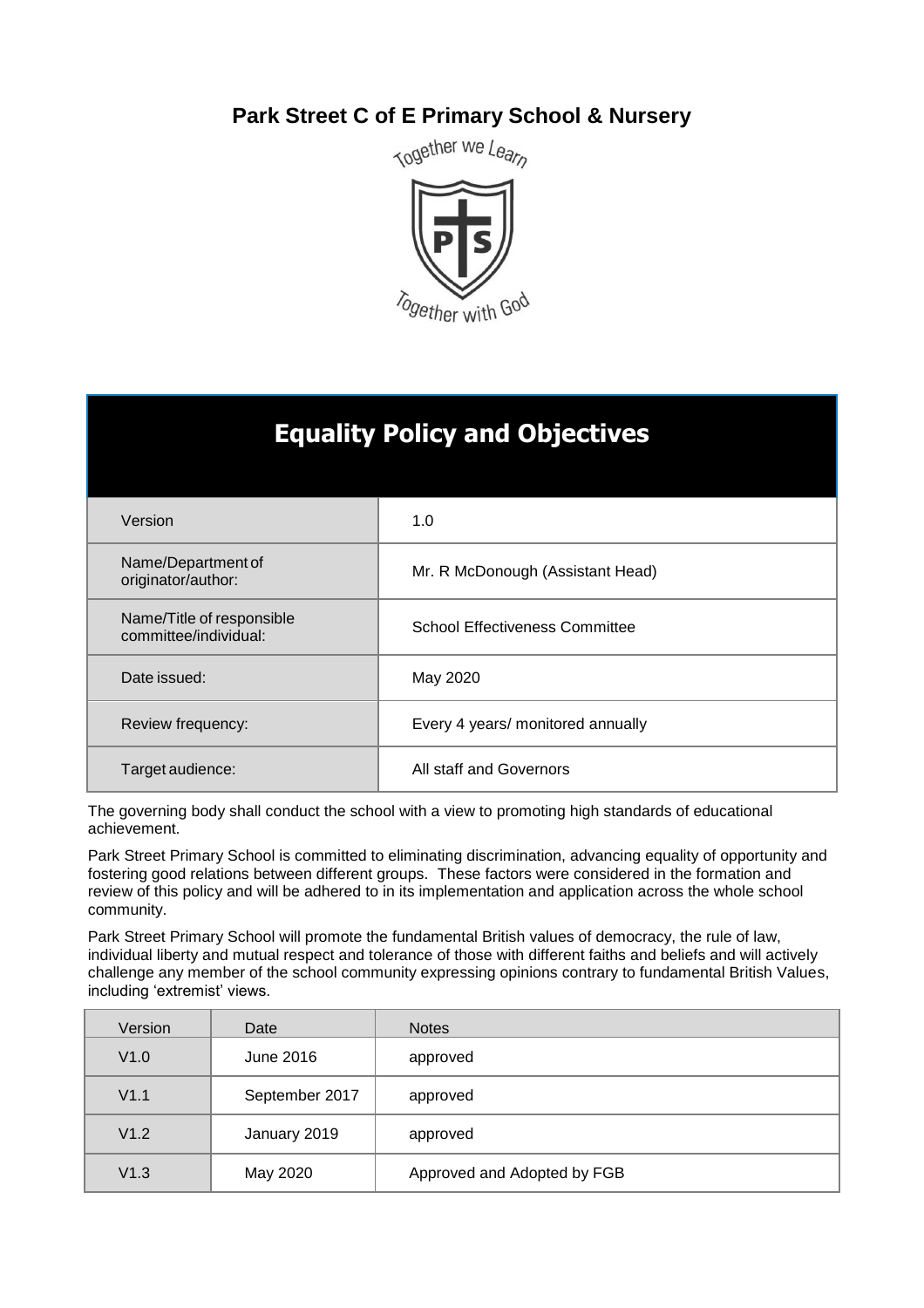# **Contents**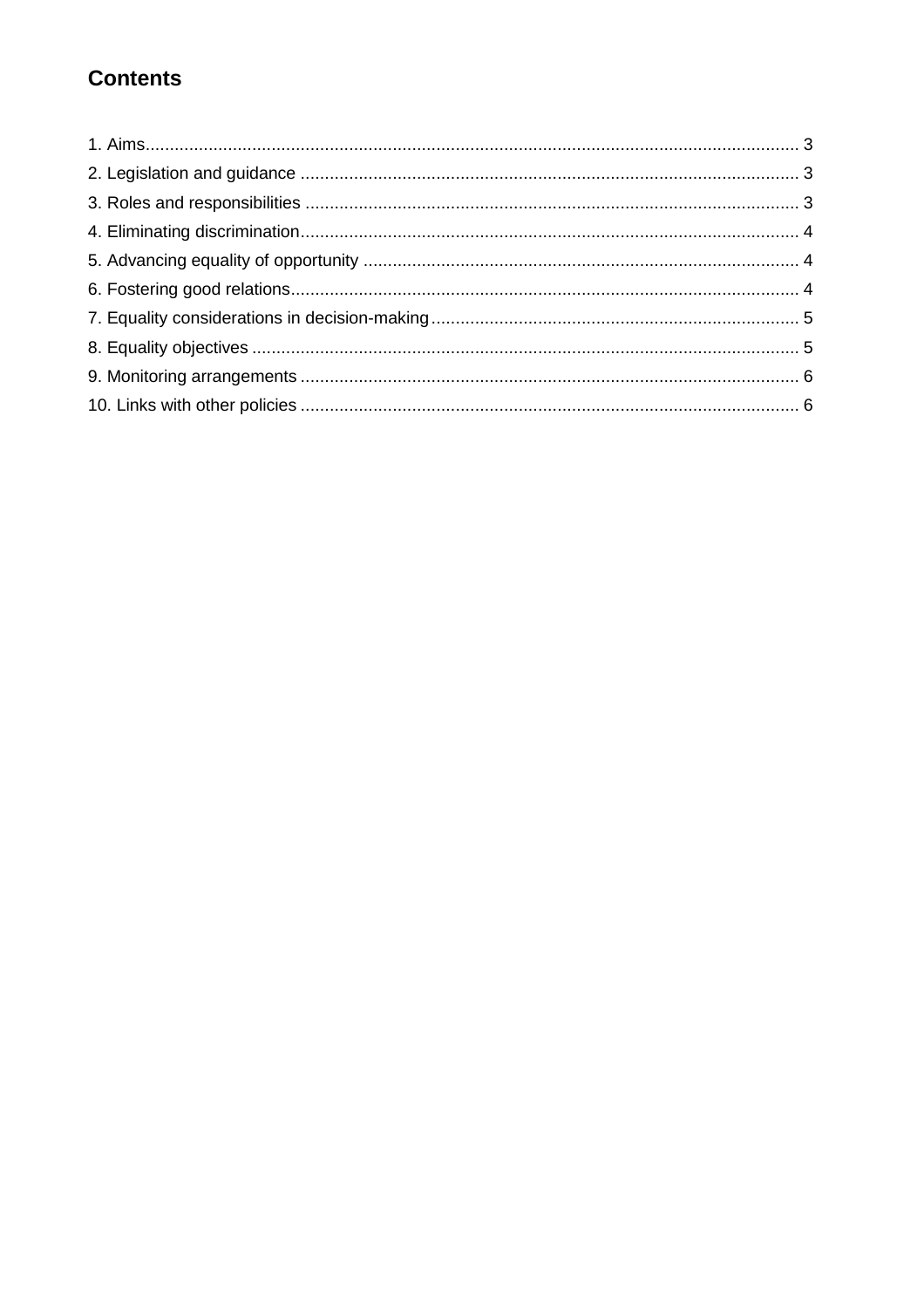## **1. Aims**

Our school aims to meet its obligations under the public sector equality duty by having due regard to the need to:

- Eliminate discrimination and other conduct that is prohibited by the Equality Act 2010
- Advance equality of opportunity between people who share a protected characteristic and people who do not share it
- Foster good relations across all characteristics between people who share a protected characteristic and people who do not share it

### **2. Legislation and guidance**

This document meets the requirements under the following legislation:

- [The Equality Act 2010,](http://www.legislation.gov.uk/ukpga/2010/15/contents) which introduced the public sector equality duty and protects people from discrimination
- [The Equality Act 2010 \(Specific Duties\) Regulations 2011,](http://www.legislation.gov.uk/uksi/2011/2260/contents/made) which require schools to publish information to demonstrate how they are complying with the public sector equality duty and to publish equality objectives

This document is also based on Department for Education (DfE) guidance: [The Equality Act 2010 and](https://www.gov.uk/government/uploads/system/uploads/attachment_data/file/315587/Equality_Act_Advice_Final.pdf)  [schools.](https://www.gov.uk/government/uploads/system/uploads/attachment_data/file/315587/Equality_Act_Advice_Final.pdf) 

### **3. Roles and responsibilities**

The governing board will:

- Ensure that the equality information and objectives as set out in this statement are published and communicated throughout the school, including to staff, pupils and parents, and that they are reviewed and updated at least once every four years
- Delegate responsibility for monitoring the achievement of the objectives on a daily basis to the headteacher and the member of staff responsible

The equality link governor is Barbara Graham. They will:

- Meet with the designated member of staff for equality every year, and other relevant staff members, to discuss any issues and how these are being addressed
- Ensure they're familiar with all relevant legislation and the contents of this document
- Attend appropriate equality and diversity training
- Report back to the full governing board regarding any issues

The headteacher will:

- Promote knowledge and understanding of the equality objectives amongst staff and pupils
- Monitor success in achieving the objectives and report back to governors

The designated member of staff for Equality is Mrs. Judith Lovelock.

The designated member of staff for equality will:

- Support the headteacher in promoting knowledge and understanding of the equality objectives amongst staff and pupils
- Meet with the equality link governor every year to raise and discuss any issues
- Support the headteacher in identifying any staff training needs, and deliver training as necessary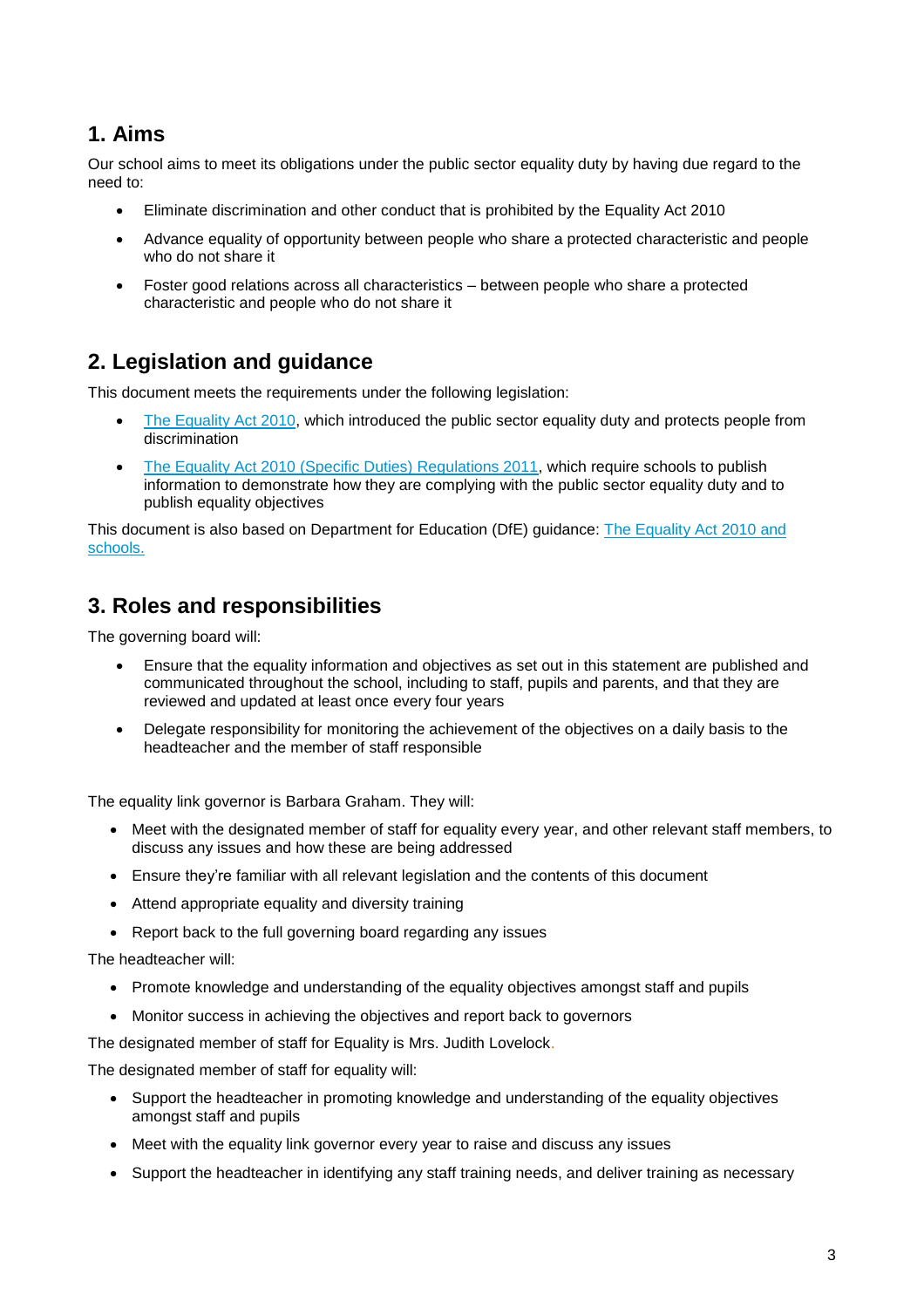All school staff are expected to have regard to this document and to work to achieve the objectives as set out in section 8.

### **4. Eliminating discrimination**

*.*

- The school is aware of its obligations under the Equality Act 2010 and complies with nondiscrimination provisions.
- Where relevant, our policies include reference to the importance of avoiding discrimination and other prohibited conduct.
- Staff and governors are regularly reminded of their responsibilities under the Equality Act, for example during staff and business meetings.
- The school has a designated member of staff for monitoring equality issues, and an equality link governor. They regularly liaise regarding any issues and make senior leaders and governors aware of these as appropriate.

## **5. Advancing equality of opportunity**

As set out in the DfE guidance on the Equality Act, the school aims to advance equality of opportunity by:

- Removing or minimising disadvantages suffered by people which are connected to a particular characteristic they have (e.g. pupils with disabilities, SEND need)
- Encouraging people who have a particular characteristic to participate fully in any activities (e.g. encouraging all pupils to be involved in the full range of school societies)

In fulfilling this aspect of the duty, the school will:

- Publish attainment data each academic year showing how pupils with different characteristics are performing
- Analyse the above data to determine strengths and areas for improvement, implement actions in response and publish this information
- Make evidence available identifying improvements for specific groups (e.g. declines in incidents of homophobic or transphobic bullying)
- Publish further data about any issues associated with particular protected characteristics, identifying any issues which could affect our own pupils

### **6. Fostering good relations**

The school aims to foster good relations between those who share a protected characteristic and those who do not share it by:

- Promoting our school values of Truth, Courage, Joy and Love through different aspects of our curriculum. This includes teaching in RE, citizenship and personal, social, health and economic (PSHE) education, but also activities in other curriculum areas. For example, holding theme days and experiencing the benefits of outside learning. Holding assemblies dealing with relevant issues. Pupils will be encouraged to take a lead in such assemblies and we will also invite external speakers to contribute
- Working with our local community. This includes inviting leaders of local faith groups to speak at assemblies, and organising school trips and activities based around the local community
- Encouraging and implementing initiatives to deal with tensions between different groups of pupils within the school. For example, our school forum, which involves class from Y1 to Y6, will meet every 3 weeks to discuss school issues. All pupils are encouraged to participate in the school's activities, such as sports clubs. We also work with parents to promote knowledge and understanding of different cultures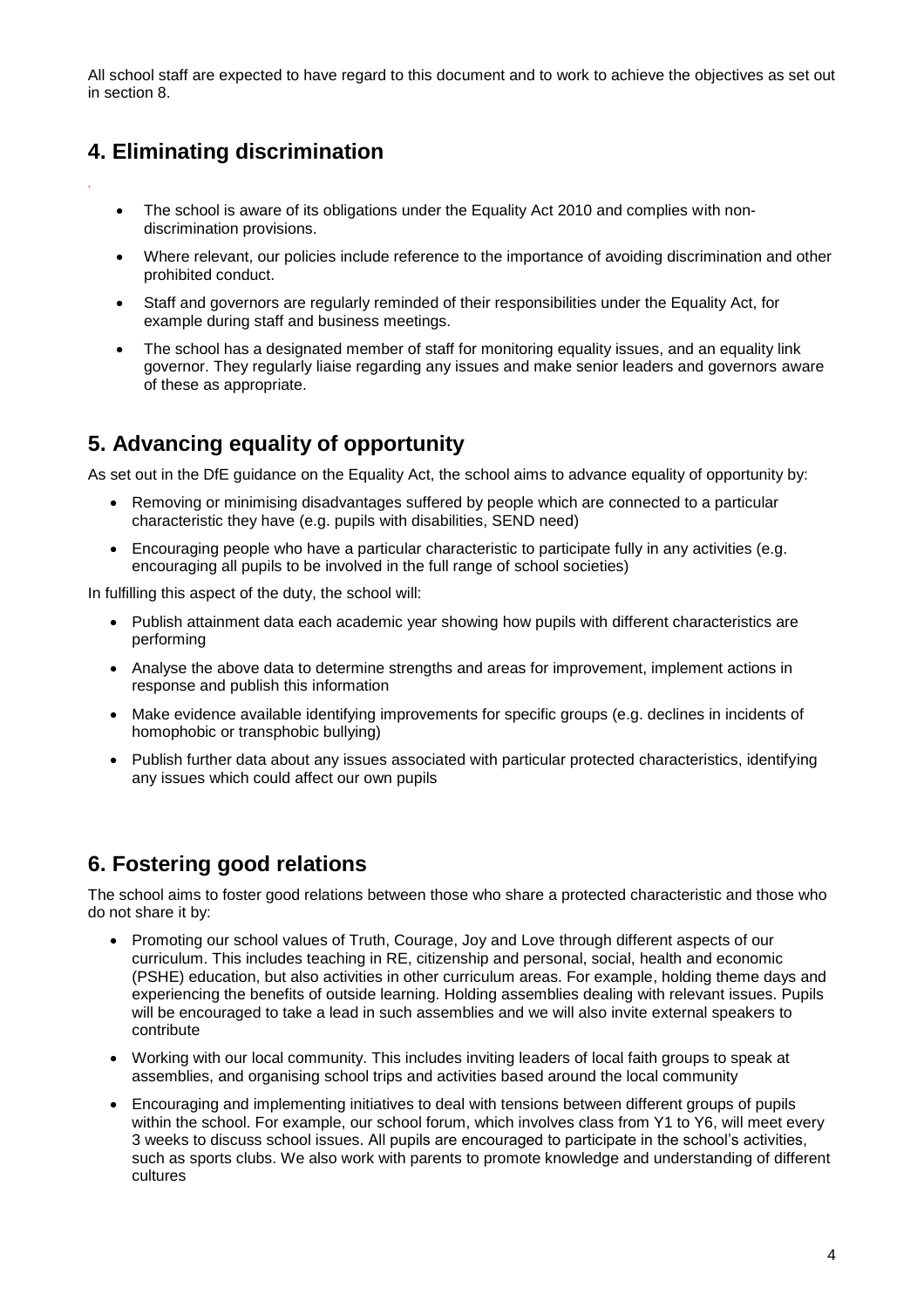We have developed links with people and groups who have specialist knowledge about particular characteristics, which helps inform and develop our approach (for example, activities in the well-being woods)

## **7. Equality considerations in decision-making**

The school ensures it has due regard to equality considerations whenever significant decisions are made.

The school always considers the impact of significant decisions on particular groups. For example, when a school trip or activity is being planned, the school considers whether the trip:

- Is accessible to pupils with disabilities
- Has equivalent facilities for boys and girls

### **8. Equality objectives**

#### *Objective 1:*

**To narrow any gaps in attainment and progress that have arisen between groups of pupils within the school's community by ensuring that all groups and individuals have their needs fully met in order to achieve their full potential, and to make good progress or better** 

### **Why we have chosen this objective:**

To ensure that we are proactive in ensuring this and to include children with protected characteristics in this monitoring.

### **To achieve this objective we plan to:**

- Monitor children's progress termly and half termly in English and maths.
- Analyse progress of groups across the school, gender, ethnicity, FSM, summer born, mobility and EAL, and provide support where appropriate.
- Act on any trends or patterns in the data that require additional support for pupils
- Analysis of end of year results for EYFS, Phonics, KS1 and KS2.

#### **Progress we are making towards this objective:**

*Data for English and Maths is analysed at the end of every term. Mrs. Lovelock focuses on those children who are PPG and vulnerable groups. Pupil progress meetings are used to identify groups and pupils where progress has slowed and appropriate intervention is discussed.*

### *Objective 2:*

**To raise levels of parental and pupil engagement in learning and school life, across all activities to ensure equity and fairness in access and engagement.**

#### **Why we have chosen this objective:**

To promote and encourage the understanding that an effective school requires all elements of the community to work together.

#### **To achieve this objective we plan to:**

- To use the skills of our parents and other adults to engage our pupils
- To organise activities and events throughout all year groups where our parents can play an active role in their child's learning
- To use the interests of our pupils to support our curriculum